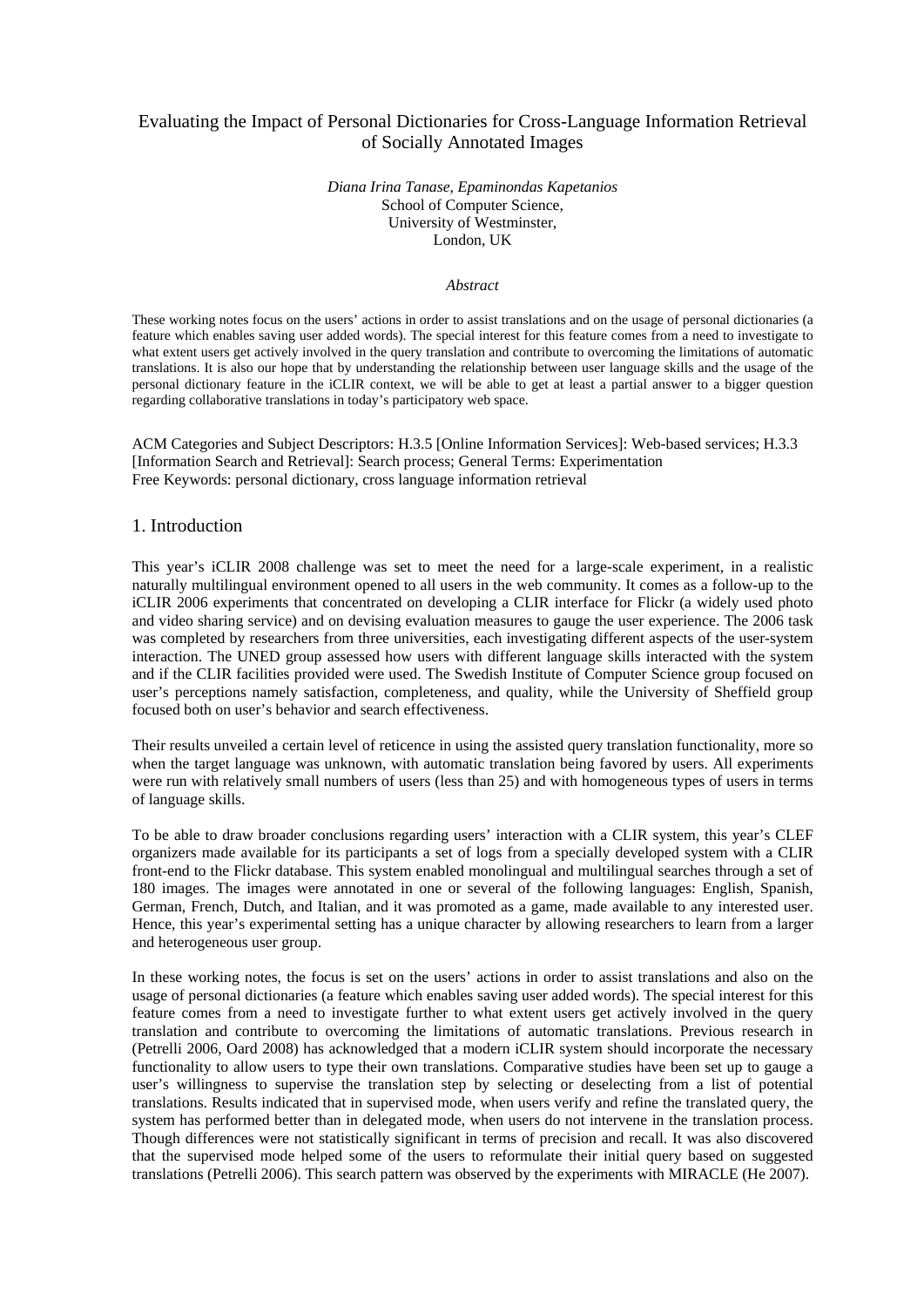It is also our hope that by understanding the relationship between user language skills and the usage of the personal dictionary feature in the iCLIR context, we will be able to get at least a partial answer to a bigger question regarding collaborative translations in today's participatory web space. If ad-hoc web communities form to share information, communicate on events, stories, things to-do, and overall facilitate each other to find and identify relevant resources, *would it be possible to trigger such informal collaboration between users with different language skills and facilitate the identification of relevant web resources regardless of the document language*? A starting point in investigating this question is determining to what extent users do take a participatory role in creating personal dictionaries and what is the quality of these dictionaries. Ideally, these customized language resources could be shared inside multilingual web communities and capture upto-date usage of languages.

Until the above hypothesis gains more weight, we will focus on describing the context and the experimental setup (Section 2) that generated the logs, the research questions we tried to answer while analyzing and interpreting the logs (Section 3). We will conclude with a discussion (Section 4) of the answers crystallized from our iCLEF 2008 participation.

# 2. The Flickling Game

The system created for the 2008 evaluation (Flickling) implements a baseline set of functionalities for a CLIR system. It relies on the Flickr API for the image retrieval task and on a term-to-term translation mechanism. The latter relies mainly on a set of free dictionaries, and on a selection algorithm for "best" target translation based on i) Flickr's related terms for the query (often multilingual) and on ii) string similarity between the source and the target words (Clough 2008). It is worth mentioning that the dictionaries selected for this task have limited coverage, and uneven sizes. In other words, Flickling was equipped with a basic set of language resources.

The game entails finding images by determining the correct query terms to describe a given image and suitable translations for these query terms when needed. The clear search task and setup of this system, attracted around 300 users, but after filtering the data only 176 have actually played the game. The participating users filled in a short pre-game questionnaire specifying their mother language, the active languages (fluent writing and reading), passive languages (some level of fluency) and unknown languages. The results of these questionnaires show that the participants had a good range of language skills from monolingual to polyglots.

# 3. Analysis of Log File Data

The log files distributed to all the participants of this year's evaluation recorded step-by-step the user's actions. In our analysis we focused on extracting the entries that related to the users' language profiles, the interactions with the translation mechanism, the addition of new entries in the personal dictionary and on the overall user's results for the game.

## *Research Questions*

1. Does the degree of confidence with a language affect usage and creation of personal dictionary entries, i.e., do those users with little knowledge of a language make use of the personal dictionary and to which extent?

2. Does the degree of confidence with a language affect quality of personal dictionary?

3. Can it be inferred that the user's performance in the game results improved by using the personal dictionary and/or the assisted translation mechanism?

4. Is the personal dictionary a useful interface facility?

Based on the active and passive language skills, we created a language skill coefficient that describes the number of active languages and the number of passive languages. For example a user that specified "EN" as the active and "FR, DE" as passive would be assigned a coefficient of 3 (a count of the known languages giving equal weight to active and passive languages). This generated five classes of users with the following distribution: 37% are in class 1, respectively class 3, 20% are in class 2, 4% are in class 4, and 2% in class 5. This coefficient is a measure of user's degree of confidence with languages needed to play the game and will be used to classify the answers to the research questions above.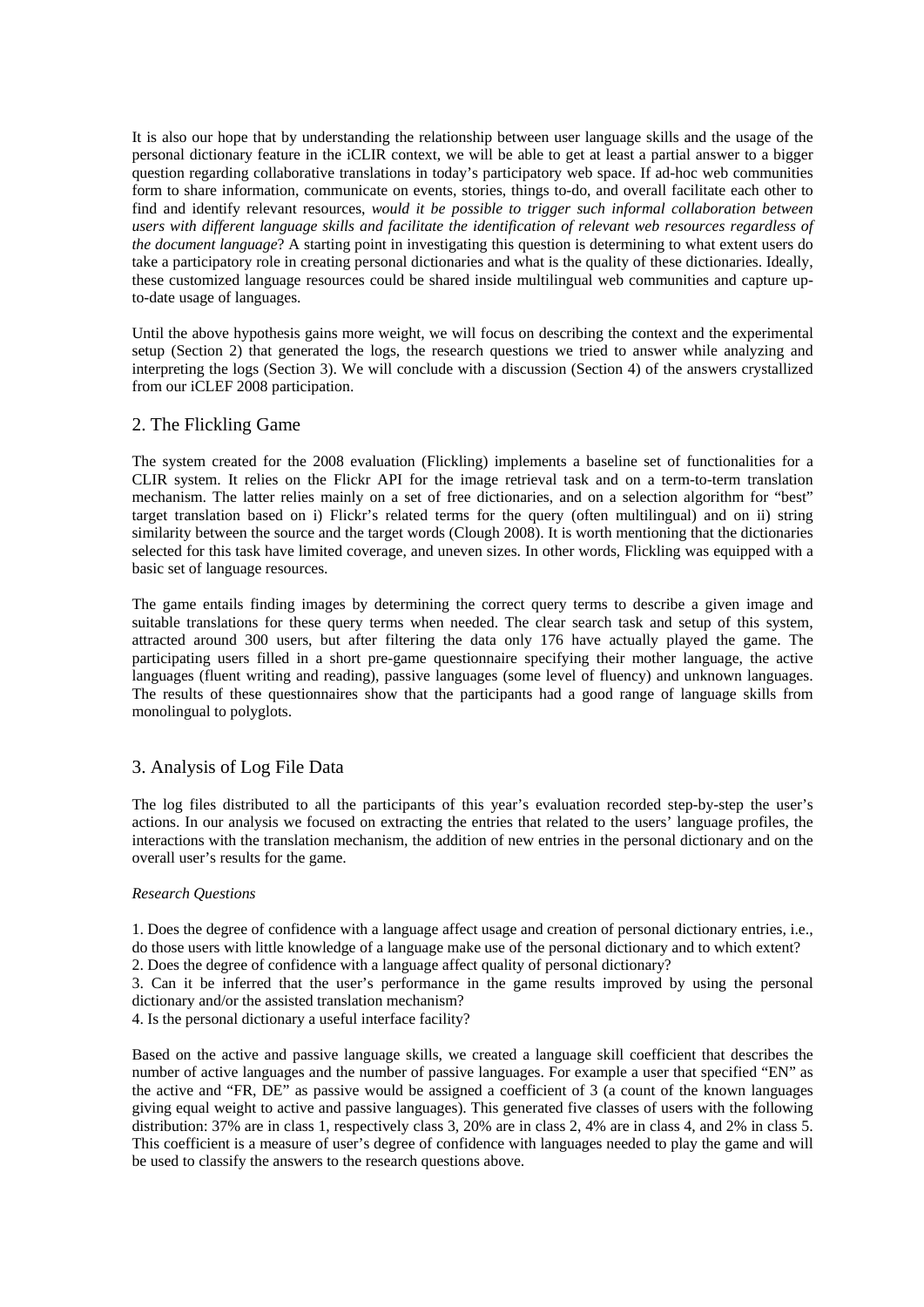Our explorations concerning the questions above, starts with an overall look into the results of two questionnaires posed to the user during the game whenever an image was found or its search abandoned. This will provide more insight on the challenges of the game. Tables 1 a) and b), as well as Tables 2 a) and b) reflect the results grouped by language coefficient and the challenges of the Flickling game.

#### *Found Image Questionnaire*

What problems did you encounter while searching for this image?

- 0: It was easy
- 1: It was hard because of the size of the image set
- 2: It was hard because the translations were bad
- 3: It was difficult to describe the image
- 4: It was hard because I didn't know the language in which the image was annotated
- 5: It was hard because of the number of potential target languages
- 6: It was hard because I needed to translate the query

| Language Skill<br>Coefficient | Q/A   | Q <sub>0</sub> | Q1   | Q <sub>2</sub> | Q <sub>3</sub> | Q4   | Q <sub>5</sub> | Q6   |
|-------------------------------|-------|----------------|------|----------------|----------------|------|----------------|------|
|                               | True  | 416            | 229  | 109            | 211            | 184  | 27             | 116  |
|                               | False | 680            | 867  | 987            | 885            | 912  | 1069           | 980  |
| 2                             | True  | 699            | 234  | 148            | 369            | 162  | 36             | 61   |
|                               | False | 847            | 1312 | 1398           | 1177           | 1384 | 1510           | 1485 |
| 3                             | True  | 584            | 190  | 125            | 265            | 126  | 34             | 33   |
|                               | False | 618            | 1012 | 1077           | 937            | 1076 | 1168           | 1169 |
| 4                             | True  | 168            | 78   | 9              | 56             | 29   | 10             | 6    |
|                               | False | 178            | 268  | 337            | 290            | 317  | 336            | 340  |
| 5                             | True  | 61             | 4    | 5              | 26             | 24   | 4              | 6    |
|                               | False | 51             | 108  | 107            | 86             | 88   | 108            | 106  |

Table 1a. Raw data counts from the found image questionnaire

| Language<br>Skill<br>Coefficient | Q <sub>0</sub> | Q1     | Q <sub>2</sub> | Q <sub>3</sub> | Q4       | Q <sub>5</sub> | Q6     |
|----------------------------------|----------------|--------|----------------|----------------|----------|----------------|--------|
|                                  | 37.95%         | 20.89% | 9.94%          | 19.25%         | 16.78%   | 2.46%          | 10.58% |
| $\overline{c}$                   | 45.21%         | 15.13% | 9.57%          | 23.86%         | 10.47%   | 2.32%          | 3.94%  |
| 3                                | 48.58%         | 15.80% | 10.39%         | 22.04%         | 10.48%   | 2.82%          | 2.74%  |
| 4                                | 48.55%         | 22.54% | 2.60%          | 16.18%         | 0.00083% | 2.89%          | 1.73%  |
| 5                                | 54.46%         | 3.57%  | 4.46%          | 23.21%         | 21.42%   | 3.57%          | 5.35%  |

Table 1b. Percentages of questions answered TRUE

The results above indicate that users found the image searching process easy (Q0), and the task became harder when the size of the image set was large (Q3) (see language coefficient 1 and 4). Another challenging aspect can be identified as the describing of the image itself. This stands out across all types of users. It is in essence a classic problem of information retrieval regardless of the multilingual aspect. Previous iCLEF evaluations did emphasize that query formulation and re-formulation have a strong impact on search results. Bad translations and not knowing the language in which the image was annotated were subsequent problems. The actual translation process was problematic for people with one active language.

#### *Give Up Questionnaire*

Why are you giving up on this image?

- 0: There are too many images for my search
- 1: The translations provided by the system are not right
- 2: I can't find suitable keywords for this image
- 3: I have difficulties with the search interface
- 4: I just don't know what else to do
- 5: Other (please, comment below)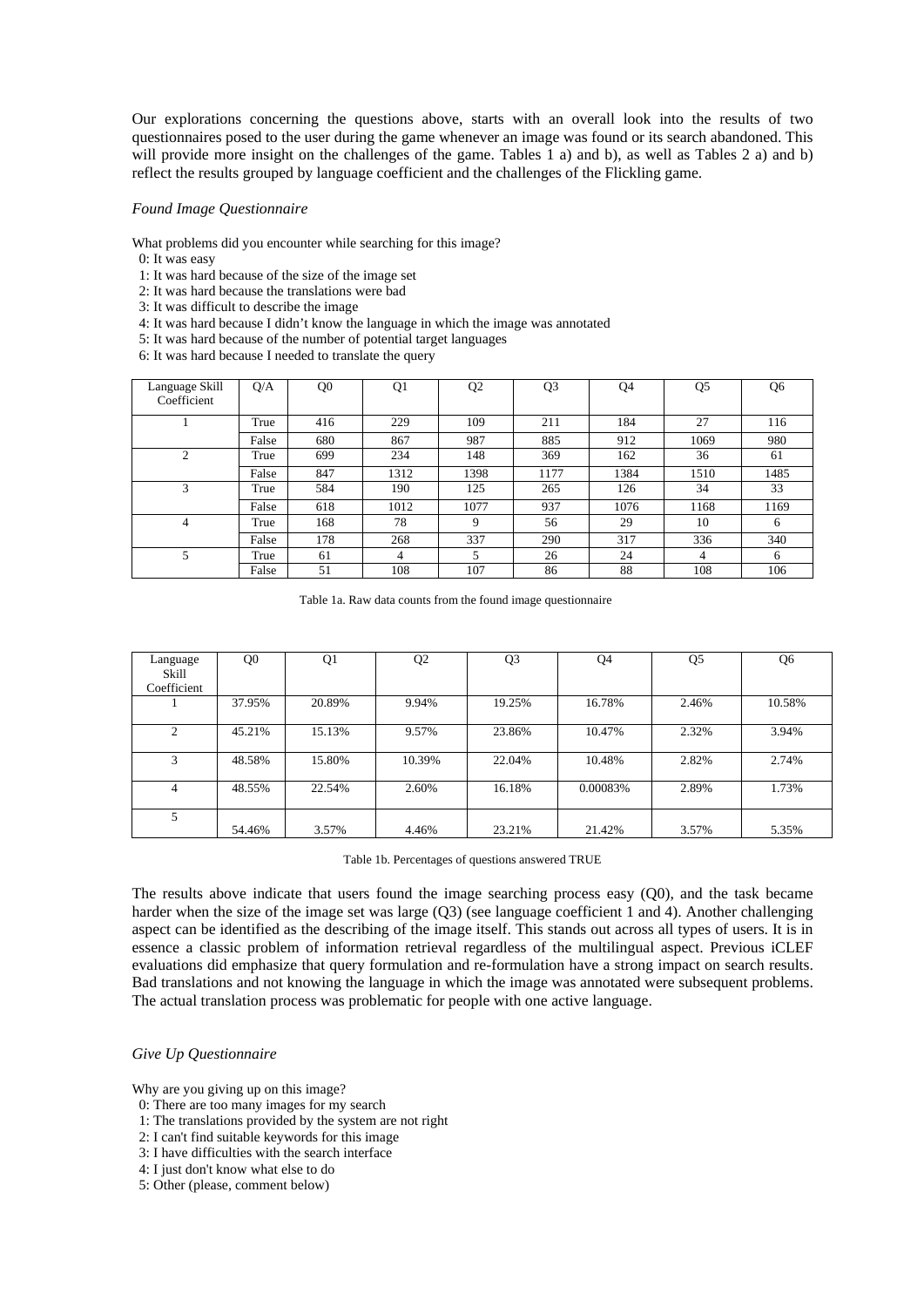| Language Skill |       |                |                |                |                |                |              |
|----------------|-------|----------------|----------------|----------------|----------------|----------------|--------------|
| Coefficient    | Q/A   | Q <sub>0</sub> | Q <sub>1</sub> | Q <sub>2</sub> | Q <sub>3</sub> | Q4             | Q5           |
| 1              | True  | 170            | 41             | 166            | 13             | 47             | 14           |
|                | False | 206            | 335            | 210            | 363            | 329            | 362          |
| $\mathfrak{2}$ | True  | 72             | 18             | 90             | 11             | 25             | 26           |
|                | False | 150            | 204            | 132            | 211            | 197            | 196          |
| 3              | True  | 91             | 43             | 160            | 19             | 65             | 22           |
|                | False | 236            | 284            | 167            | 308            | 262            | 305          |
| $\overline{4}$ | True  | 12             | 3              | 13             | 5              | 6              |              |
|                | False | 23             | 32             | 22             | 30             | 29             | 34           |
| 5              | True  | 16             | $\overline{0}$ | 22             | 1              | $\overline{2}$ | $\mathbf{0}$ |
|                | False | 21             | 37             | 15             | 36             | 35             | 37           |
|                |       |                |                |                |                |                |              |

Table 2a. Raw data counts from the give up questionnaire

| Language Skill |       |       |                |       |       |          |
|----------------|-------|-------|----------------|-------|-------|----------|
| Coefficient    | Q0    | Q1    | Q <sub>2</sub> | Q3    | Q4    | Q5       |
|                | 45.21 | 10.90 | 44.14          | 3.45  | 12.5  | 3.72     |
| 2              | 32.43 | 8.10  | 40.54          | 4.95  | 11.26 | 11.71    |
| 3              | 27.82 | 13.14 | 48.92          | 5.81  | 19.87 | 6.72     |
| 4              | 34.28 | 8.57  | 37.14          | 14.28 | 17.14 | 2.85     |
| 5              | 43.24 | 0     | 59.45          | 2.70  | 5.40  | $\Omega$ |

Table 2b. Percentages of questions answered TRUE

The results of the give up questionnaire complement the previous results. It is apparent that regardless of the user profile in terms of language skills, it is the problem of describing the image with the correct keywords that determined users to abandon an image search. A second issue for all users was the set of images to search through. Users would acknowledge not knowing what to do next, to be more of a problem than dealing with bad translation. The difference for each group of users between the answers of each question is only marginal, but it surprisingly reflects that users that know only one language trusted the translation and did not point out at translations as a major problem.

## *Interactions – Assisted Translations and Personal Dictionary*

The Flickling system was equipped with a straightforward interface that allowed users to look at the list of translated words, to add or remove words from the suggested translation, and also to add their own dictionary entries. Table 3 a) and b) describe in terms of distributions the actions taken by each group of users.

| log <sub>1</sub><br>lang.<br>coef. | show<br>transuggestion | type new<br>translation | add transuggestion | remove transuggestion | total interactions |
|------------------------------------|------------------------|-------------------------|--------------------|-----------------------|--------------------|
|                                    | 778                    | 214                     | 45                 | 62                    | 1099               |
|                                    | 385                    | 99                      | 16                 | 39                    | 539                |
| 3                                  | 497                    | 94                      | 27                 | 59                    | 677                |
| 4                                  | 169                    | 52                      |                    | 14                    | 239                |
|                                    | 49                     |                         |                    | q                     | 67                 |

Table 3a. Assisted Translations and Personal Dictionary Interactions

| log<br>$\Lambda$ ang | number of users /<br>number of users that<br>used the personal |                     |                      |                    |                       |
|----------------------|----------------------------------------------------------------|---------------------|----------------------|--------------------|-----------------------|
| coef                 | dictionary                                                     | show transuggestion | type new translation | add transuggestion | remove transuggestion |
|                      | 33/14                                                          | 70.79%              | 19.47%               | 4.09%              | 5.64%                 |
|                      | 17 / 4                                                         | 71.43%              | 18.37%               | 2.97%              | 7.24%                 |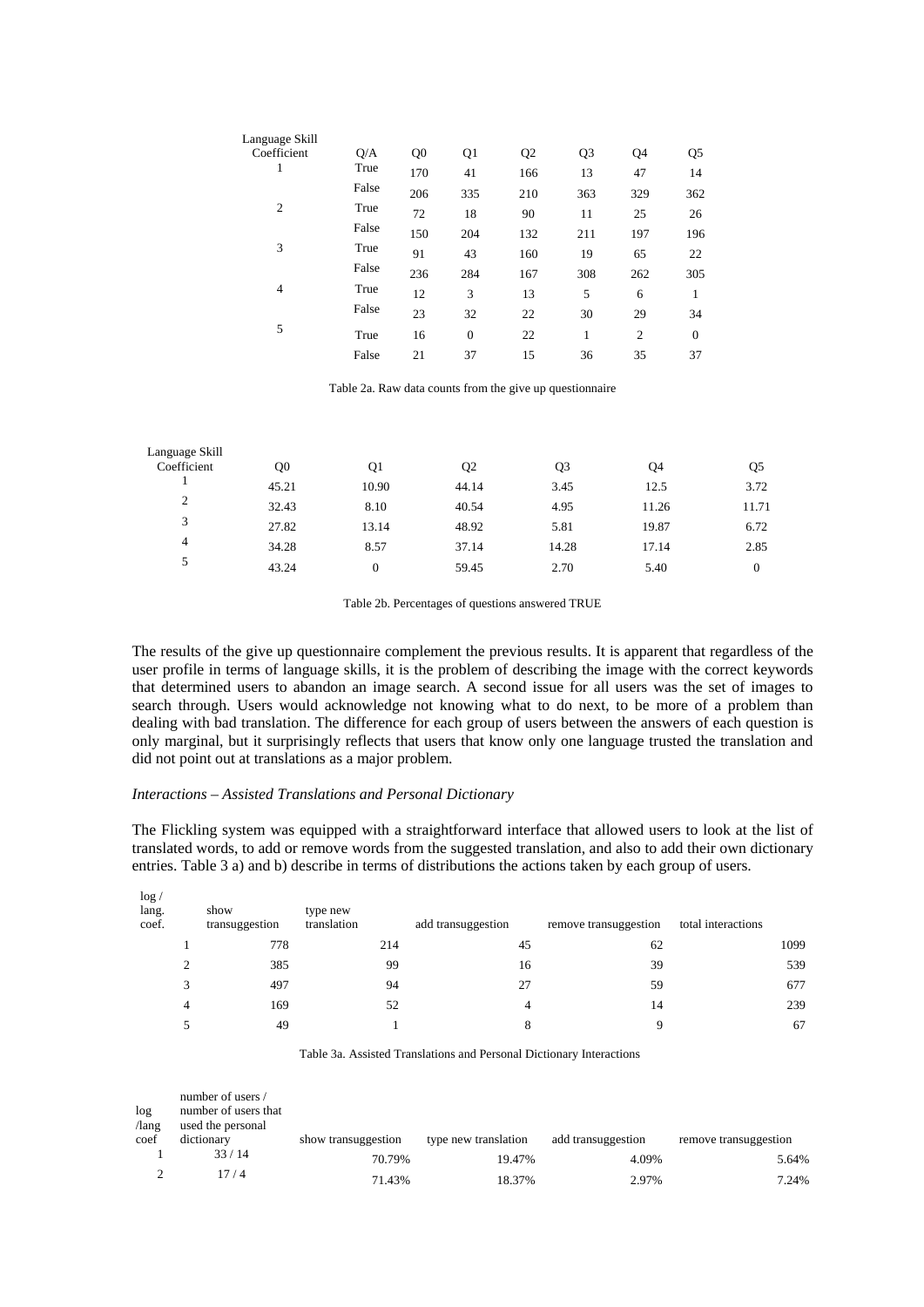| $\mathbf{3}$   | 35/18 | 73.41% | 13.88% | 3.99%  | 8.71%  |
|----------------|-------|--------|--------|--------|--------|
| $\overline{4}$ | 6/3   | 70.71% | 21.76% | .67%   | 5.86%  |
| - 5            | 4/1   | 73.13% | . 49%  | 11.94% | 13.43% |

Table 3b. Another view on Assisted Translations and Personal Dictionary interactions

Based on the results from Table 3b the main type of interactions with the Flickling system is viewing the existing translations, followed by typing new translations. The interesting aspect of the data showing in this table is that users with fewer language skills were quite active in terms of adding new translations. The most skilled set of users were most active in selecting or deselecting words when translations were needed.

Using the observations from "type new translation" column (normalized by number of users) we computed the correlation between usage of the personal dictionary and language skill (-0.5946), which indicates a decreasing linear dependency between the two, and provides a negative answer to the first research question in this section regarding the correlation between language skills and involvement in working with the personal dictionary. This is a slightly surprising result, but it can be explained by experimental attitude towards adding their new dictionary entries.

We have also plotted a user vs. personal dictionary graph, to identify the overall trend in the user base (Figure 1). Out of the 94 users (~ 53%) that did use the personal dictionary, the mean number of interactions was 18, with a median of 5. We isolated the users that have added entries to their personal dictionary more than 18 times, but the scatter plots did not show a positive correlation between overall score, precision, time and the usage of the personal dictionary. This result may be due to the fact that we considered the overall personal dictionary interaction and not individual image searches.



Figure 1. User vs. Personal Dictionary Interactions

### *Quality of the user added entries*

The log recorded a total of 460 new entries to the Personal Dictionaries. By individually analyzing them we have noticed that there are several types of new entries. The most frequent are direct translations of the source query term, when there is no entry for it in the dictionaries. For the rest of the cases the users try to improve the provided translations list by adding synonyms ("antena" for "dish"), plural expressions ("anemone" for "anémona"), named entities ("London" for "Londres"), multiword expressions ("puente torre" for "tower bridge") or related concepts ("Africa" for "Uganda", "alligator" for "caiman").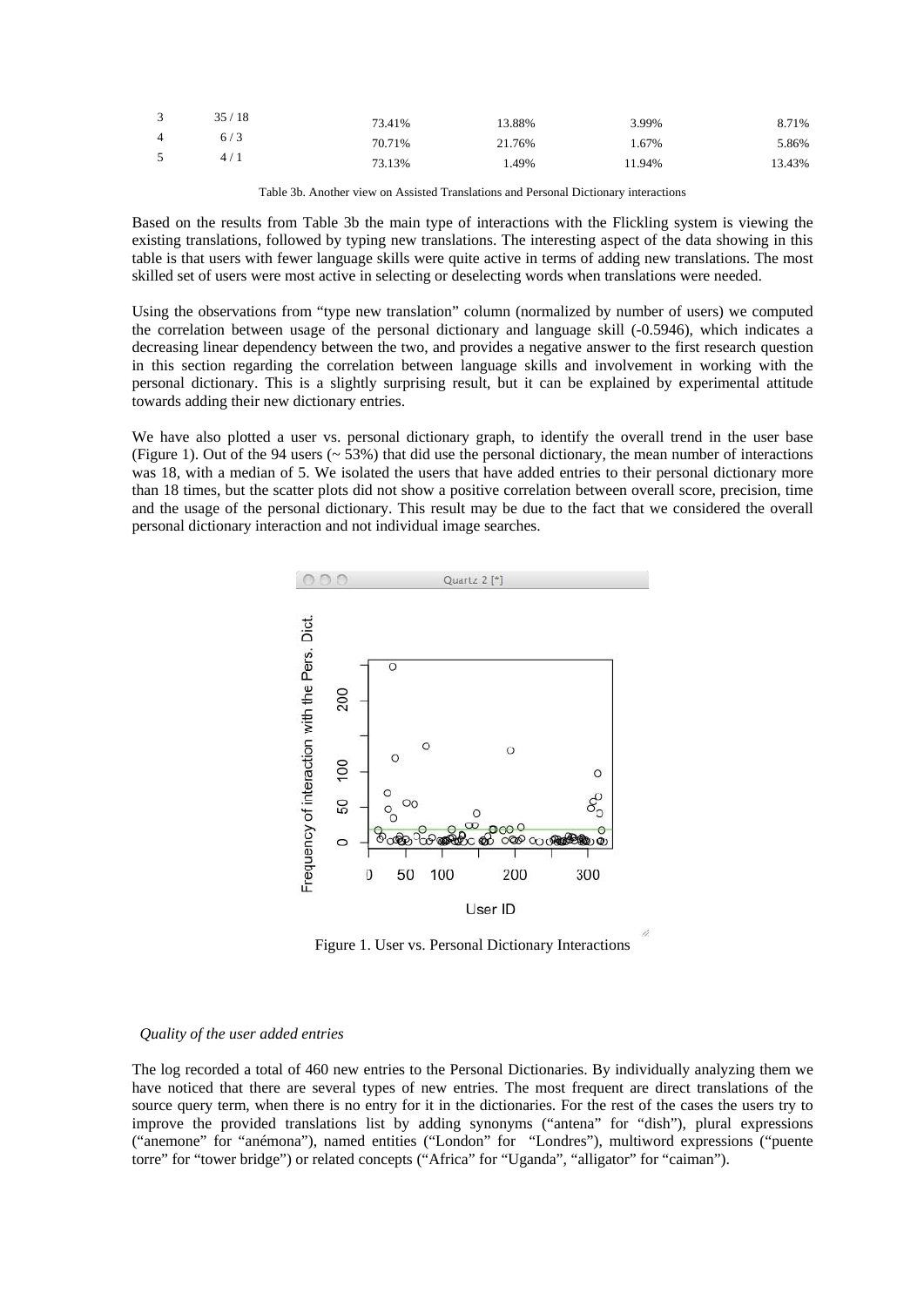Overall the contribution to the existing dictionaries was rather modest, and this can be explained by the fact images were annotated with words that existed in the dictionary and in very few cases there was a dictionary coverage problem, or by the fact almost 50% of the users confide completely in the automatic translation.

Also, due to an average number of just 18 entries per user, it is hard to assess an overall trend for each of the five groups of users in terms of the quality of the personal dictionary. In the context of this game, bad translations will quickly stand out, since judging relevance of the results set after a translation has been inputted is a quick visual task. Intuitively, the degree of confidence with a language would positively affect the quality of the personal dictionary.

#### *Overall view of scores, precision, average time, and language skills*

We have last to answer the third research question regarding the dependency between the user's performance in the game results and the interactions with the personal dictionary and/or the assisted translation mechanism. As seen in Figure 2, the language coefficient vs. distribution of translation related-actions shows a very weak correlation (correlation  $= -0.07266$ ). For the second graph the correlation coefficient points to a medium strength between score and number of actions assisting translations (correlation  $= 0.3034$ ), while the third graph shows a very weak link between retrieval precision and number of actions assisting translations (correlation  $= 0.156$ ).



Figure 2. An overall view at language skills, scores, precision

These results support findings from previous research (Oard 2008) that acknowledged the user involvement in the translation as a positive interaction; as with all information retrieval, the quickest way to the relevant results is formulating a good query. This is in accordance with users' feedback from *Found Image Questionnaire* and *Give Up Questionnaire* that pointed at the difficulty in choosing good query terms for characterizing the searched image.

We conclude the presentation of these results, by looking at some of the answers from the overall questionnaire that was filled in by user after searching 15 images, and was completed by 63 users.

#### *Overall Questionnaire*

Out of the different questions comprised in this questionnaire, there are two main sets of questions that regard how translation was performed. The first question refers to the most useful interface facilities. The results show that automatic and assisted translations were perceived as equally important features. The second question investigates how the translations decisions are made. The dominant answers refer to using known languages or other language resources outside the game.